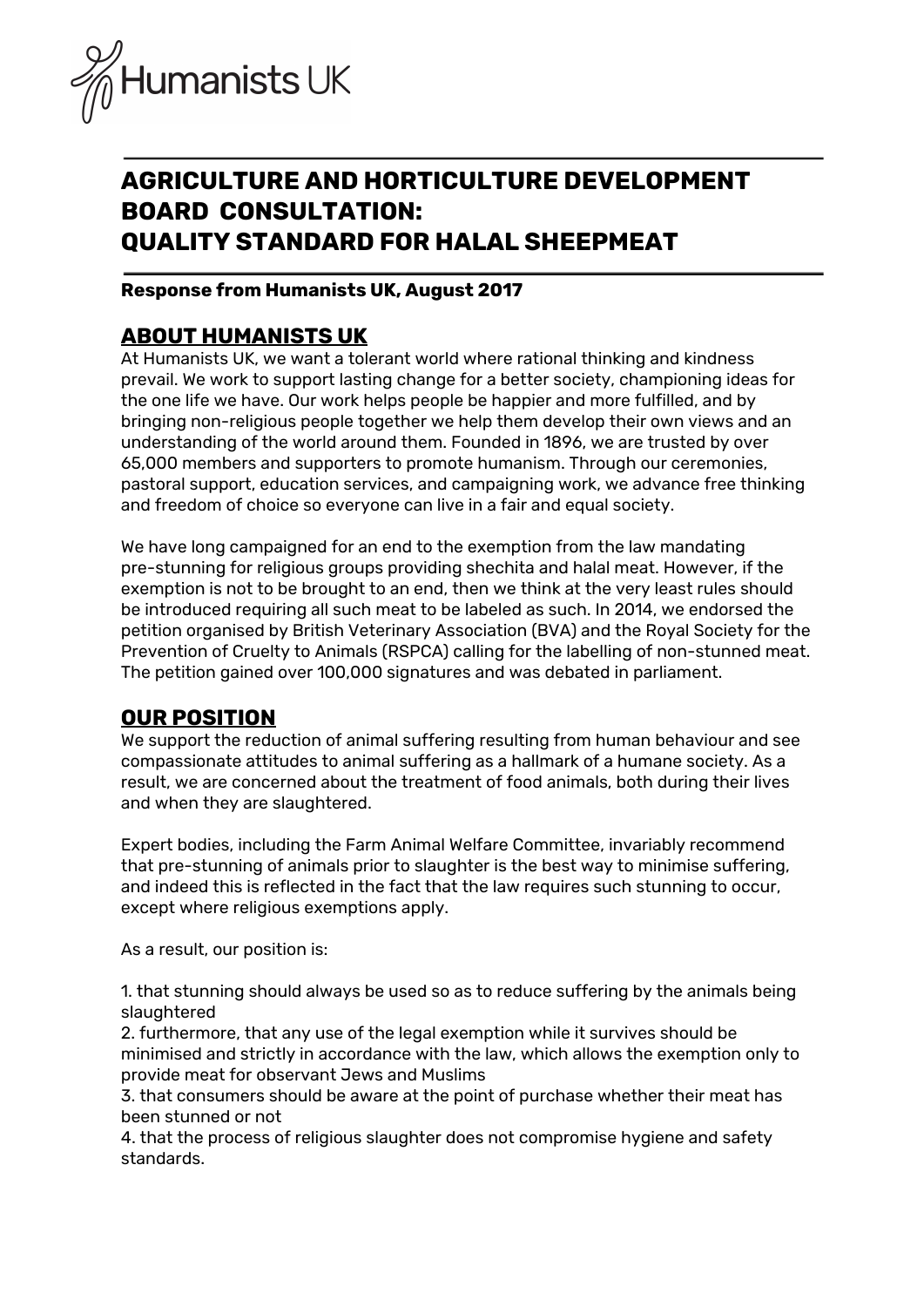We are not concerned with religious slaughter as such, so long as the first and last points are met. We acknowledge that a large proportion of the halal market for lamb consists of animals that have been stunned. We want to see the whole halal market operate in this way. Indeed, for reasons we will come onto, with the large extension of sales of halal meat for non-Muslim consumption we see this as a legal necessity and believe that legal action against slaughterhouses supplying other markets with meat from non-stunned animals would be successful. It is in this framework that we answer the consultation questions.

# **ANSWER TO CONSULTATION QUESTIONS**

## **Farm Assurance**

**Farm Assurance should be a pre-requisite of the Halal Quality Standard Mark upon launch?**

Agree.

## **Additional Comments:**

We agree that accreditation with one of the four Farm Assurance schemes should be a prerequisite insofar as this will increase the identification and traceability of non-stunned meat produce from farm to consumer. The exemption to the Welfare of Animals at the Time of Killing Regulations 2015 $^{\rm 1}$  that allows animals to be slaughtered without pre-stunning in the halal tradition specifies that this produce is for consumption *only* by Muslims (and similarly for shechita/Jews). Although we oppose this exemption in principle, we believe that whilst it remains in place, measures need to be taken to reduce the risk that such meat enters the general market, in contravention of the law.

There is substantial evidence that the meat industry is currently failing to protect consumers in this regard, with non-stunned halal and shechita meat being sold widely and unknowingly to non-Muslims and non-Jews, in contravention of the law. The RSPCA estimates that less than half of meat from animals slaughtered by Jewish methods is sold in kosher shops $^2$  and the Halal Food Authority believes that halal meat (of which 20 percent is not stunned before slaughter) now represents 25 percent of the entire meat market in the UK, $^{\text{3}}$  way in excess of the number of Muslims, who currently comprise only five percent of the population.

Although we recognise that Farm Assurance will not entirely prevent the general sale of non-stunned meat products and that more stringent enforcement of the law is required across the meat industry, we support the recommendation on the grounds that it will increase the identification and traceability of non-stunned meat. Before tying the quality mark to the Farm Assured scheme, AHDB should consult with the four

<sup>1</sup> Department of Environment, Food and Rural Affairs, 'halal and kosher slaughter' <https://www.gov.uk/guidance/halal-and-kosher-slaughter>

<sup>&</sup>lt;sup>2</sup> RSPCA 'Slaughter without pre-stunning (sometimes referred to as religious slaughter)' March 2016.

[https://www.rspca.org.uk/search?p\\_p\\_id=search\\_WAR\\_ptlSearchPortlet&searchKey=slaught](https://www.rspca.org.uk/search?p_p_id=search_WAR_ptlSearchPortlet&searchKey=slaughter+without+pre-stunning) [er+without+pre-stunning](https://www.rspca.org.uk/search?p_p_id=search_WAR_ptlSearchPortlet&searchKey=slaughter+without+pre-stunning)

<sup>&</sup>lt;sup>3</sup> Dialrel, 'The development of halal and kosher meat markets in the UK.' <http://www.dialrel.eu/images/factsheet-market-uk.pdf>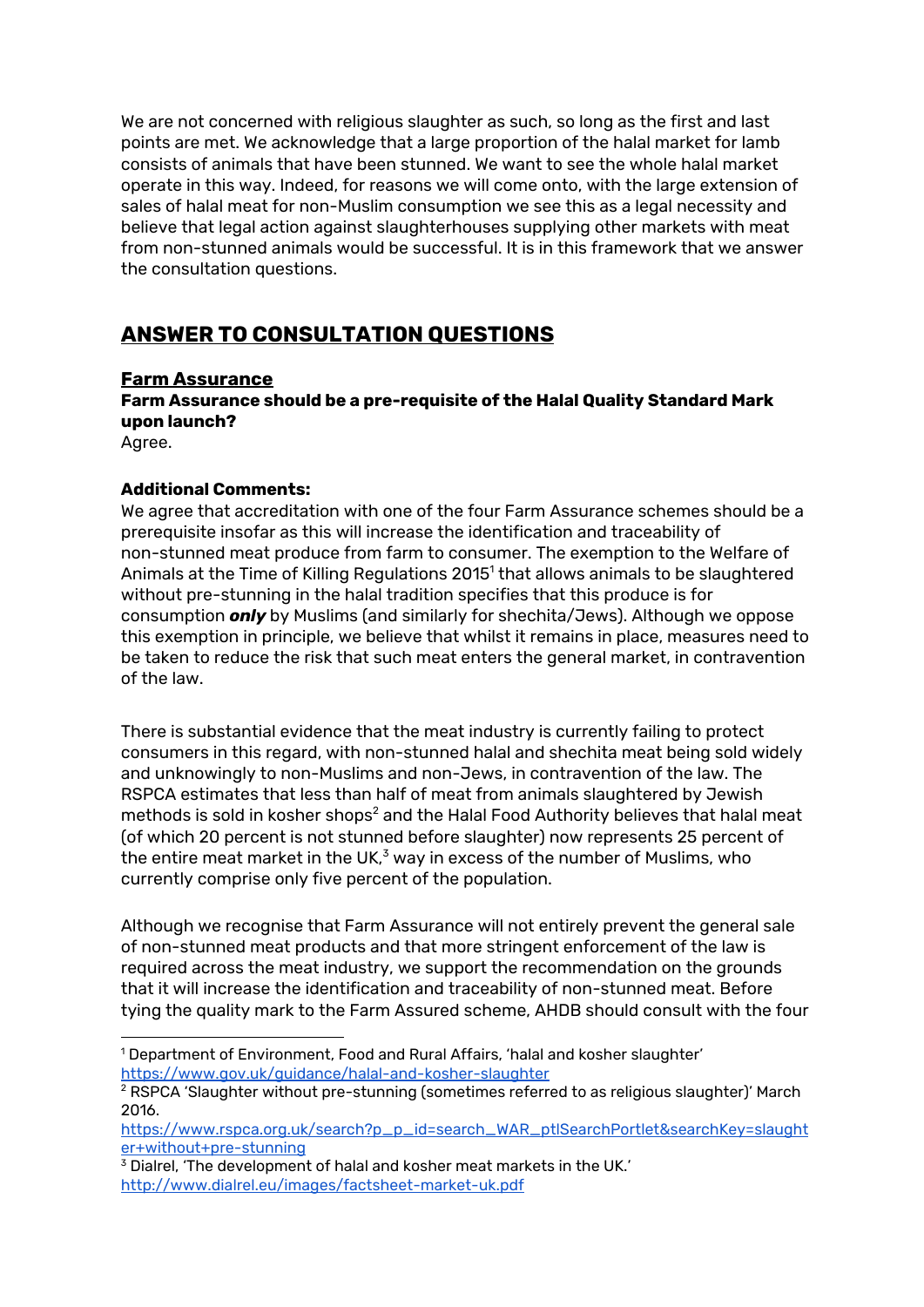accreditation bodies to ensure that they are aware of and implement this aspect of the law. Farm Assurance should not be granted to any producer of non-stunned meat that is intended for general sale. Producers should have to demonstrate from slaughter to consumer that non-stunned meat is traceable only to specialised halal butchers and outlets which sell halal meat as part of a specialised range.

The consultation document states that 'it is important that all buyers are able to confirm easily that a producer has a valid certificate' and that producers will be issued with stickers to accompany every consignment of livestock or meat. Subject to our very serious reservations about the design of the stickers (below) this seems a sensible measure to help identify non-stunned meat and prevent general consumers from unknowingly purchasing it.

## **If Farm Assurance is not a pre-requisite at launch, it should become one at a later date?**

Agree.

## **Additional Comments:**

The AHDB has a duty to uphold the legal standards of processing non-stunned halal meat, including the prohibition on general consumption. Any measures to increase the identification and traceability of these products from farm to consumer, including Farm Assurance, should be considered of the highest priority. We believe that Farm Assurance should be a prerequisite at launch, and if this is not to be the case, it should be introduced as shortly after as possible, certainly not exceeding one year after launch.

## **If agreed, during what timescales should it be introduced?**

(If processors wish to also use the Red Tractor or other marks, then the whole chain including farm, transport and processing will require assurance). 1 year.

## **Processing practices and segregation**

**Alcohol (denatured/inedible) based cleaning products cannot be used?** Disagree.

## **Additional Comments:**

The AHDB should not endorse, through the use of this quality mark or otherwise, any measure which is likely to undermine standards of safety or hygiene either in the farm, abattoir or transportation of meat produce. It must ensure that all accredited halal produce is compliant with Government-set standards for controlling pathogenic bacteria, including the use of cleaning alcohol when necessary.

The Government's 2015 Meat Industry Guide states that alcohol wipes form part of the good practice in the cleaning of meat production tools, including knives, $\rm ^4$  and they

<sup>4</sup> Food Standards Agency 'Meat Industry Guide Chapter 5' [https://www.food.gov.uk/sites/default/files/Chapter5-Cleaning\\_0.pdf](https://www.food.gov.uk/sites/default/files/Chapter5-Cleaning_0.pdf)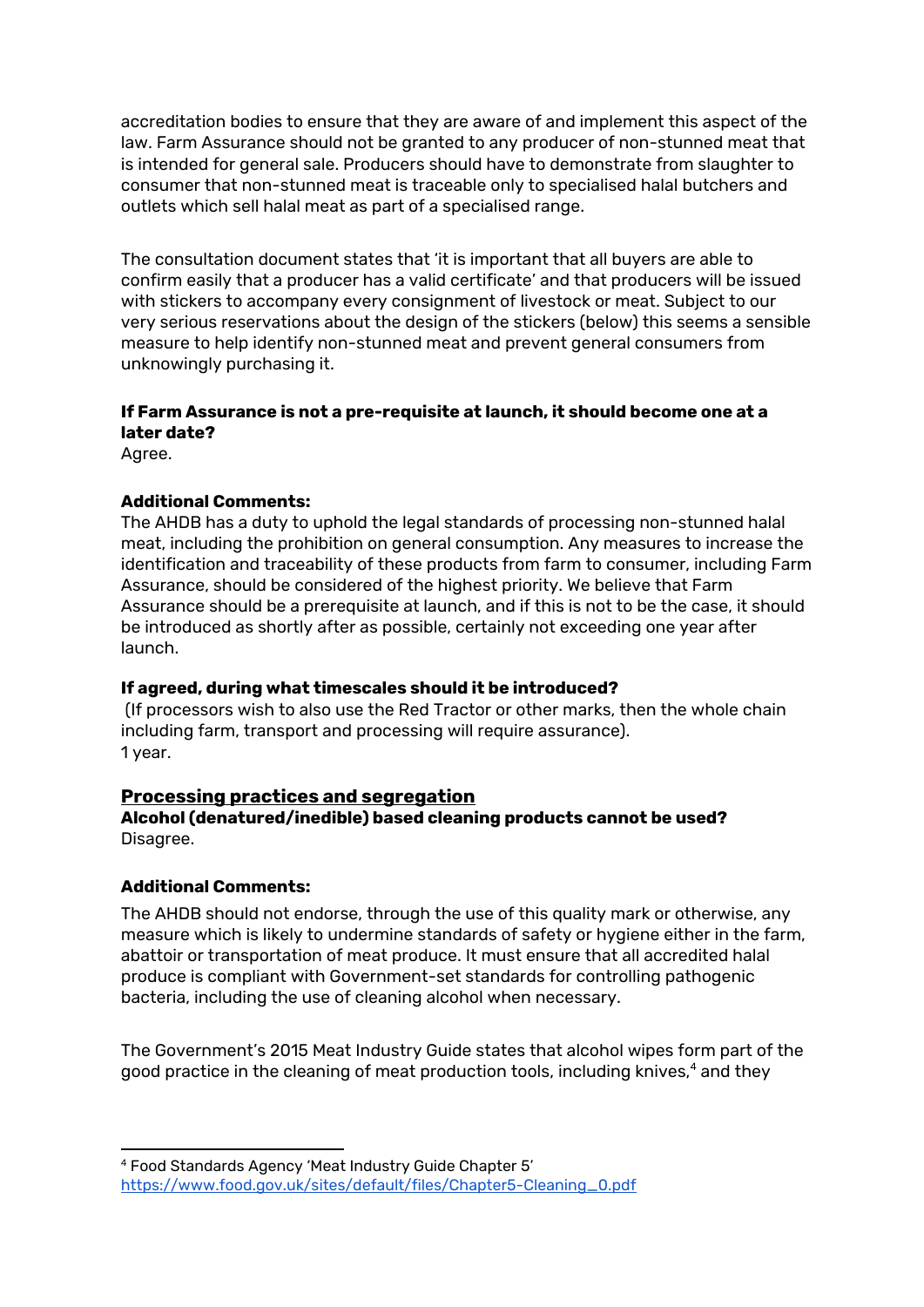should be used in the preparation of taking microbiological samples. $^{\rm 5}$  It would therefore be dangerous for the AHDB to encourage halal producers to abandon the use of alcohol cleaning products in order to obtain this quality mark, when those products are deemed necessary for consumer safety.

The exemption in law that allows Muslims to conduct non-stunned slaughter extends only as far as the method of the slaughter is concerned. Beyond that, halal abattoirs, farmers and sellers must comply with the Government regulations and have regard to best practice as all other meat producers do. The AHDB should not promote less than best practice.

It is also worth acknowledging that by the time meat reaches the consumer, any alcohol cleaning products that have been used are unlikely to still be present on the meat in any case.

**Sporadic DNA testing should be undertaken to guarantee exclusion of additional proteins (e.g. porcine) in processed products e.g. mince and burgers** No comment.

#### **Additional Comments:**

As long as DNA testing and the segregation of halal and non-halal meat products can be are carried out with a high regard for hygiene and safety, we have no objection.

**Processors must not process halal products in the same batch as any non-halal production. Practically this means processing at different times using designated dolavs, bins, trays, mincers, dicers, formers etc.** No comment.

#### **Additional Comments:**

As above.

**Where businesses process non-halal products there must be strict physical segregation controls in place?** No comment.

#### **Additional Comments:**

As above.

**The storage and processing of pork and raw materials of porcine origin must be physically segregated from halal products. (Dedicated equipment and storage areas must be used)**

No comment.

#### **Additional Comments:**

As above.

<sup>5</sup> Food Standards Agency 'Meat Industry Guide Chapter 13' <https://www.food.gov.uk/sites/default/files/Chapter13-Microbiological-criteria.pdf>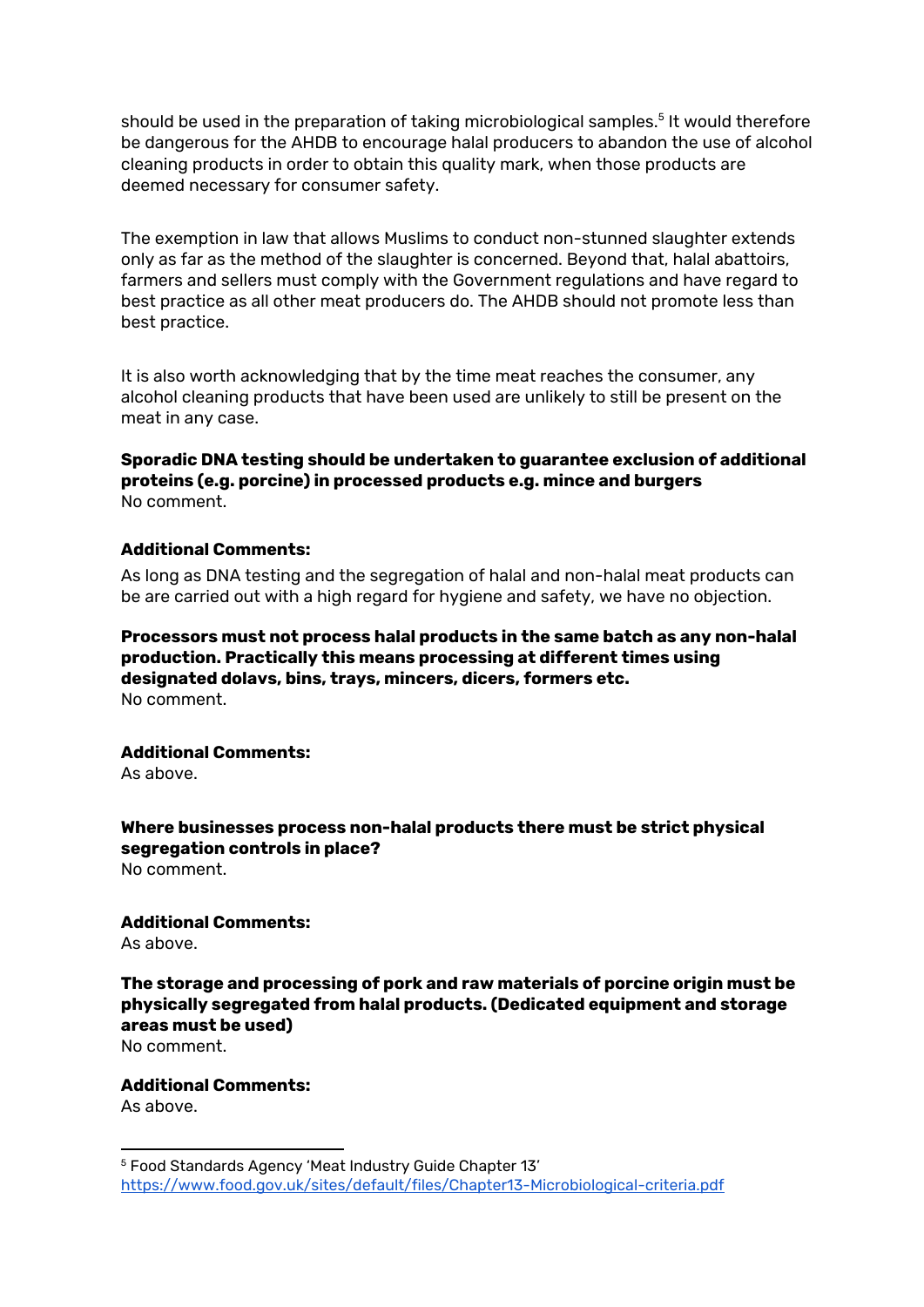## **Pre-slaughter stunning**

**The stunning standard should require:**

**1. No mechanical stunning**

**2. Head-only electrical stunning. Specifically excluding electric stunning that spans the heart (e.g. head-to- back stunning)**

**3. Minimum current of 1.0 amp with maximum current as set by EU law and independently verified to be recoverable.**

**4. Maximum duration of stun application of 4 seconds**

**5. Frequency of 100 Hz minimum, with higher frequencies reducing meat quality issues**

**6. Maximum voltage 450 V**

**7. Recording requirements to ensure the key stun parameters have been met over the audit period within stun equipment or a suitable additional stun assurance monitor i.e.**

- **• Maximum constant current (A or mA).**
- **• Maximum voltage (V).**
- **• Minimum frequency (Hz).**
- **• Maximum time of exposure.**

No view.

## **Additional Comments:**

As stated above, the exception for non-stunned halal meat extends only as far as the method of slaughter is concerned. Therefore, the standards for pre-stunned halal meat should conform as closely as possible to the methods and standards of non-halal meat. We are mostly content that proposed specifications for pre-stunned halal meat are in accordance with those recommended generally for head-only electrical stunning, specifically the standard amperage, stun duration and voltage.

However, we note that AHBD pre-stun criteria number 5: 'frequency of 100 Hz minimum' is not in line with the Humane Slaughter Association's (HSA) guidelines that state 'if electrocution is being carried out, the frequency of the current should be no greater than 100 Hz, as frequency increases, ventricular fibrillation is less likely to result<sup>'6</sup>, prolonging the slaughter process.

We also recommend that these criteria should be extended to include the provision that the fatal incision is made no more than 15 seconds after the stun is applied. This is in line with the HSA's policy to avoid an animal recovering from the effects of the stun and therefore able to experience pain upon slaughter. Although the halal tradition mandates that pre-stunning is only permissible if the animal could, in theory, recover, in practice, the pre-stunned quality mark should be a guarantee that the animal did not, in fact, recover before slaughter.

**Should post-cut stunning form part of the scheme? (it is proposed that both electric and mechanical stunning may be applied after the neck cut)** Disagree.

## **Additional Comments:**

<sup>6</sup> Humane Slaughter Association, 'Electrical Stunning of Red Meat Animals' <https://www.hsa.org.uk/electrical-stunning/currents>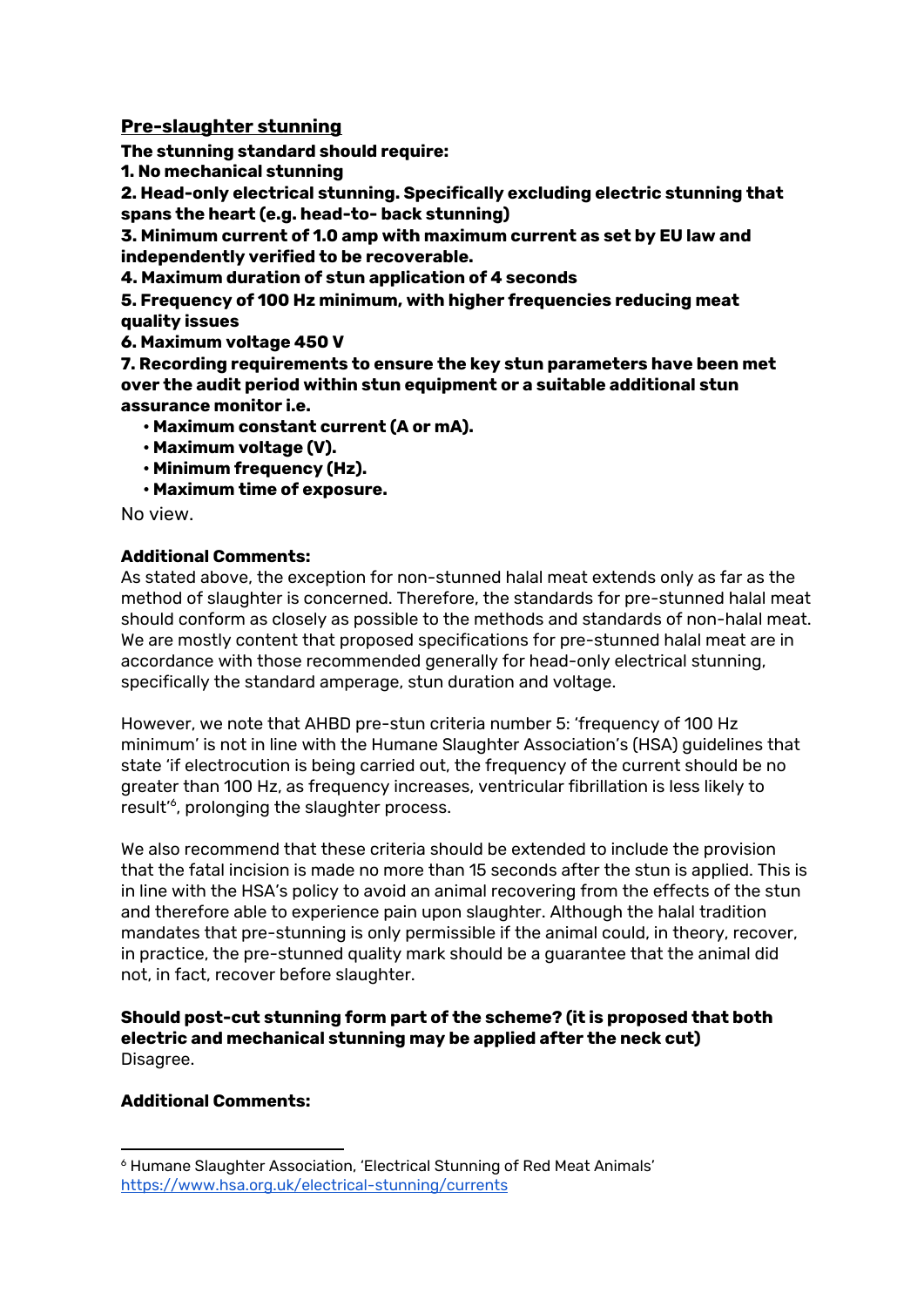Despite one percent of halal meat being slaughtered in this way and the Farm Animal Welfare Committee (FAWC) recommending this method as a stop-gap measure until the religious slaughter exception is repealed, it is unclear what the legal position of post-cut stunning is. It is not specifically referred to as a permissible method of religious slaughter in the 1995 Welfare of Animals (Slaughter or Killing Regulations) Act. Furthermore, the Act also states (schedule 12 article 7):

## *"the occupier of a slaughterhouse in which animals are slaughtered by a religious method and any person engaged in the slaughter by a religious method of any animal shall ensure that where the animal has not been stunned, or stunned and pithed, before bleeding it is not moved until it is unconscious and in any event not before the expiry of— (a) in the case of any sheep or any goat, a period of not less than 20 seconds.'* 7

This implies that an animal slaughtered without pre-stunning should not be interfered with or moved either by the abattoir attendant or any equipment until it has become unconscious. The recommended amount of time within which a post-cut stun should be applied is no more than five seconds. $^8$  So by the time that 20 seconds has passed, post-cut stunning is no longer meaningful as a means of reducing the suffering experienced by the animal. As such post-cut stunning is of questionable legality as it falls outside of legally sanctioned method of non-stunned halal slaughter. Furthermore, unless applied immediately, which is prohibited under the current regulation, it is not an effective means of reducing suffering. This applies equally to mechanical and electrical stunning.

It is also clear that the FAWC only recommended post-cut stunning as a method to be used in the interim until such time as the Government repealed the religious slaughter exception. It was not promoting it as a permanent or standalone method of halal slaughter, as implied by the AHDB proposals. To do so would be to unduly broaden the religious slaughter exception which was intended to only apply to a very limited number of slaughters conducted under a narrowly defined set of criteria. Any move to promote 'post-cut' stunning by the AHDB would make it an accessory to a practice of questionable legality.

## **Auditing**

**AHDB's consumer research demonstrated that a halal scheme would need to be audited by a Muslim assessor or an assessor accompanied by a suitably experienced Muslim, in order for it to be widely accepted.**

**Is this a view shared by processors and stakeholders?** Yes.

## **Additional Comments:**

As a statutory levy board the AHDB is a public body and therefore has to pay due regard to the employment provisions of the Equality Act 2010. Although we oppose the unnecessary use of Genuine Occupational Requirements (GOR) to discriminate on

<sup>7</sup> The Welfare of Animals (Slaughter or Killing) Regulations 1995 <http://www.legislation.gov.uk/uksi/1995/731/schedule/12/made>

<sup>&</sup>lt;sup>8</sup> RSPCA 'Position statement on pre-stunning and slaughter'

<http://politicalanimal.org.uk/wp-content/uploads/2015/05/Pre-stunningandslaughter.pdf>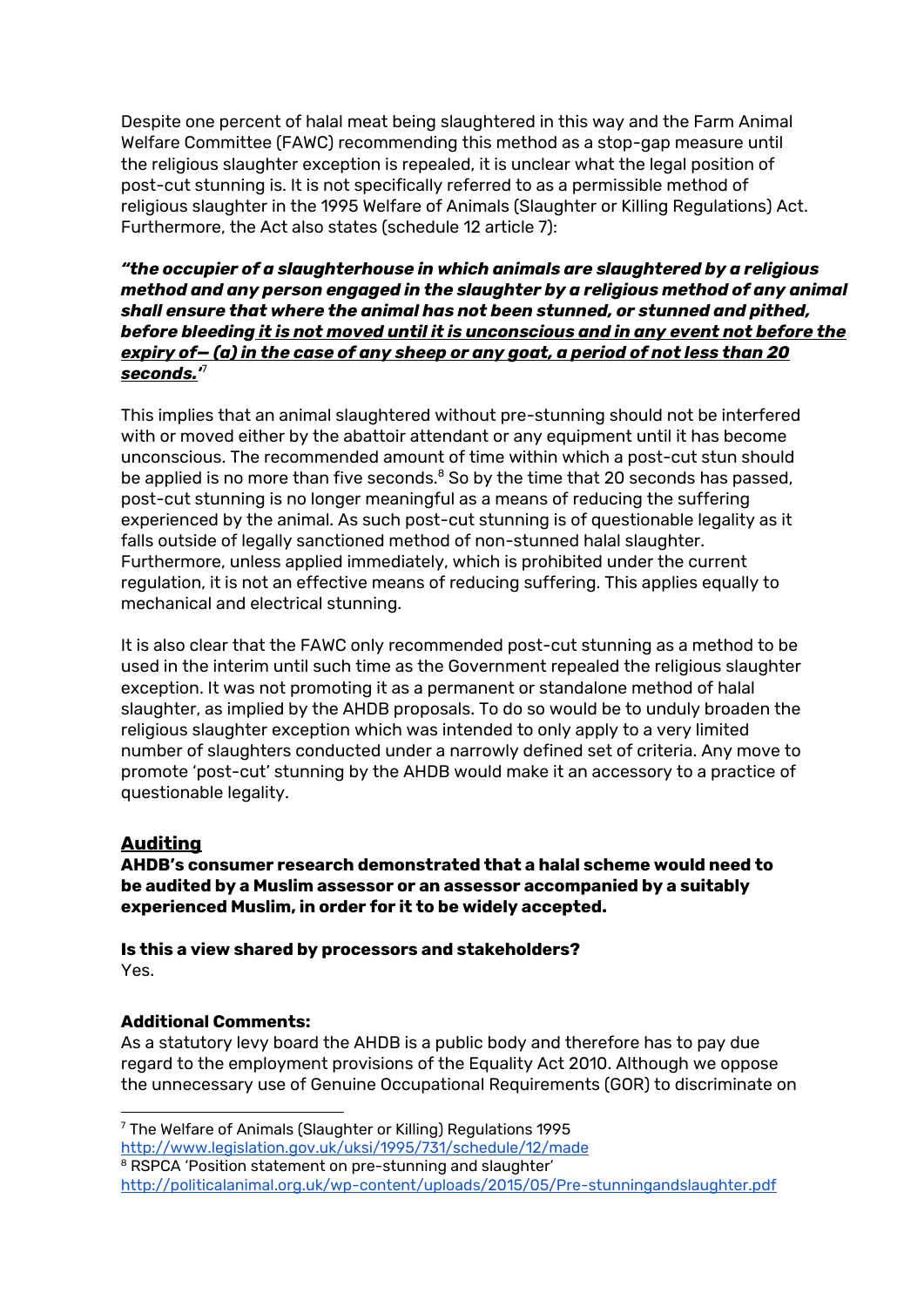the grounds of religion and belief in employment, in this particular case there is an argument that to do so is a proportionate means of achieving a legitimate end. The AHDB has alluded to market research evidence pointing to a need within the Muslim community for a Muslim auditor in order for the scheme to be widely accepted. If the evidence does support this claim then it could be argued that limiting this post to Muslim candidates could be a proportionate means of achieving this aim and thus is not in breach of the Equality Act.

## **Marketing**

**Would your business use the Halal Quality Standard Mark?** No

**If yes, which mark would be utilised?**

N/A

## **Are there any other specific areas of marketing support that would prove beneficial?**

We note AHDB's claim that its proposed quality marks will allow consumers to differentiate between meat from animals that have been pre-stunned before slaughter and those that have not. Such labelling is important: the evidence suggests that a substantial amount of non-stunned halal meat is unlawfully entering the general market. This measure is necessary to tackle this problem at a consumer level, and to give purchasers the power to choose products in line with their belief system, including humanists and other non-Muslims who hold a belief in the humane treatment of animals.

FAWC first recommended that all meat produced using religious methods 'should be clearly labelled to indicate the method of slaughter' $^{\circ}$  in 1985. Over the intervening 32 years, this recommendation has been repeated by the RSPCA, $^{\rm 10}$  the BVA, $^{\rm 11}$  and the HSA,  $^{\rm 12}$  as well as being recommended for legislation by the European Parliament on two occasions. There is also widespread public support for such a system, with a 2015 study, carried out by the European Commission, revealing that 72% of respondents supported labelling.<sup>13</sup>

While the current designs proposed for these labels will for the first time enable differentiation between stunned and non-stunned meat, they are nonetheless inadequate. The central point of introducing this labelling system is to bring ease and

[https://www.rspca.org.uk/search?p\\_p\\_id=search\\_WAR\\_ptlSearchPortlet&searchKey=slaught](https://www.rspca.org.uk/search?p_p_id=search_WAR_ptlSearchPortlet&searchKey=slaughter+without+pre-stunning) [er+without+pre-stunning](https://www.rspca.org.uk/search?p_p_id=search_WAR_ptlSearchPortlet&searchKey=slaughter+without+pre-stunning)

- <sup>10</sup> RSPCA, 'Religious Slaughter'
- [https://www.rspca.org.uk/adviceandwelfare/farm/slaughter/religiousslaughter/-/articleName](https://www.rspca.org.uk/adviceandwelfare/farm/slaughter/religiousslaughter/-/articleName/FAD_AllAboutAnimalsSlaughterReligious) [/FAD\\_AllAboutAnimalsSlaughterReligious](https://www.rspca.org.uk/adviceandwelfare/farm/slaughter/religiousslaughter/-/articleName/FAD_AllAboutAnimalsSlaughterReligious)

<sup>11</sup> British Veterinary Association, 'Welfare at Slaugher' [https://www.bva.co.uk/News-campaigns-and-policy/Policy/Ethics-and-welfare/Welfare-at-sl](https://www.bva.co.uk/News-campaigns-and-policy/Policy/Ethics-and-welfare/Welfare-at-slaughter/) [aughter/](https://www.bva.co.uk/News-campaigns-and-policy/Policy/Ethics-and-welfare/Welfare-at-slaughter/)

<https://www.hsa.org.uk/downloads/related-items/religious-slaughter.pdf>

[https://humanism.org.uk/wp-content/uploads/EU-fci-stunning\\_report.pdf](https://humanism.org.uk/wp-content/uploads/EU-fci-stunning_report.pdf)

<sup>&</sup>lt;sup>9</sup> RSPCA 'Slaughter without pre-stunning (sometimes referred to as religious slaughter)' March 2016.

<sup>&</sup>lt;sup>12</sup> Humane Slaughter Assocation 'Religious Slaugher Factsheet'

<sup>&</sup>lt;sup>13</sup>European Commission DG Health and Food Safety 'Study on information to consumers on the stunning of animals Final Report' March 2015.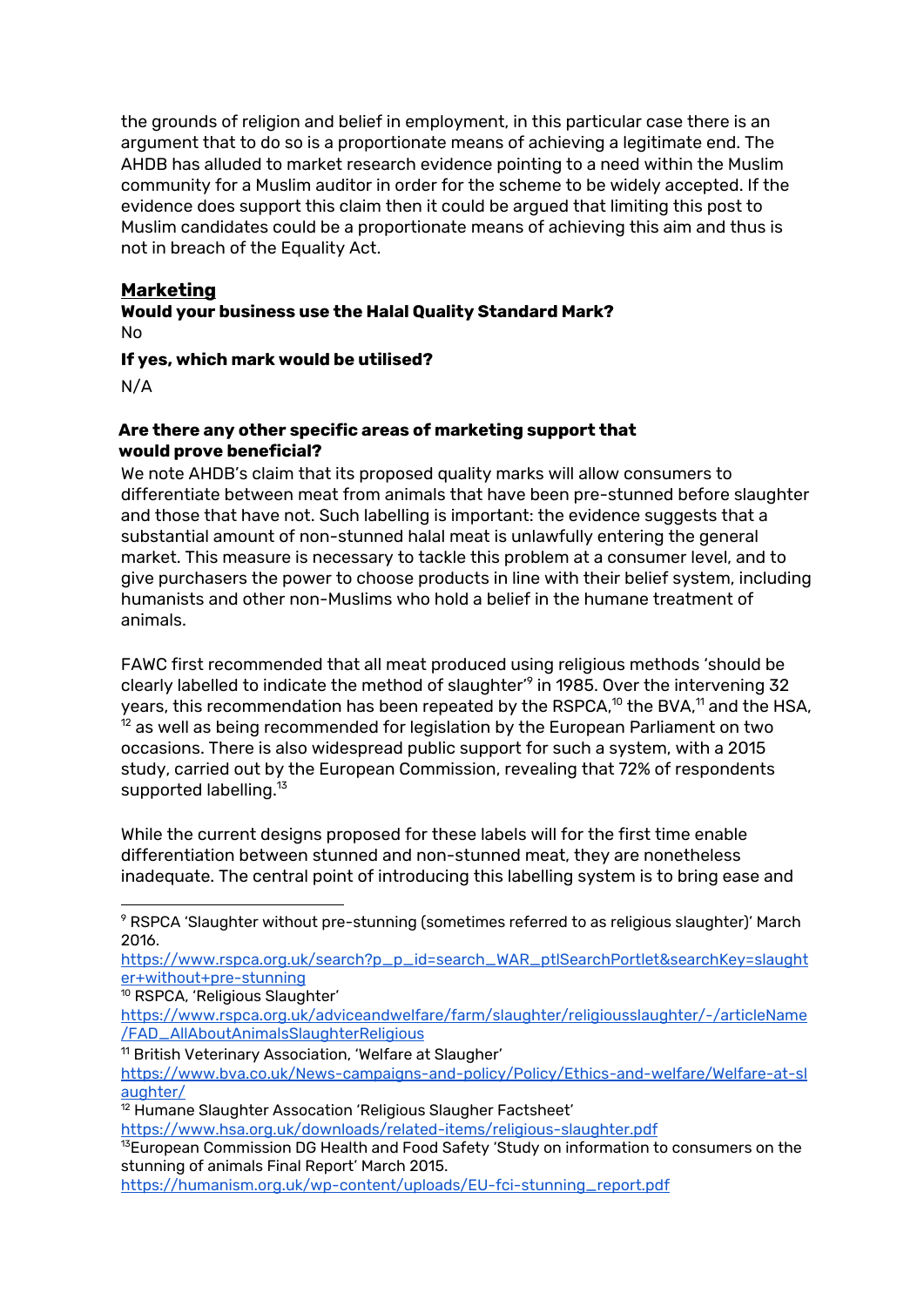clarity to consumers. This current recommendation singularly fails to achieve this. The two labels are nearly identical and neither actually indicates whether pre-stunning has taken place. The former only contains the word 'Halal Assured' with a tick symbol and the latter has the words 'Halal Assured' with the word 'halal' repeated in Arabic script. This wording is pointless: even Muslims will be confused and probably not realise there is a difference between the two different labels. As to the general public who want to know whether the animal was humanely slaughtered or not, the labels will seem entirely irrelevant.

The consultation document actually acknowledges this, saying 'the wording "stun / with pre-stunning" will not be used in the primary branding of either mark' and that information on slaughter practices will be 'detailed in sub-branding' with no further information on what this will mean in practice. Presumably information on the method of slaughter will be relegated at best to the small print on a subsidiary label on the back of products or at worst be available only by reference to a document on the AHDB website or available on request. In either case it will be either unnoticed or overlooked by almost all consumers, both Muslim and non-Muslim.

The proposed design for the labels runs counter to the findings of The European Commission's study on consumer information on stunning, which found a strong preference for distinctive labels using wording to indicate if stunning had taken place. This study revealed that 48% of meat purchasers would look for this information. $^{\mathsf{14}}$  With nearly half of consumers interested in this information, there is a strong argument that it should form a prominent part of the primary branding and not be hidden away on the back of the package. Of these respondents, 45% (the largest view represented) thought that labelling should be different, indicating a demand for two distinctive labels. $^\mathrm{15}$  The study also revealed that over half of respondents believed that a clear written system of identification (i.e. using words such as 'pre-stunned' and 'not stunned') was the best method. $^{16}$  The most effective way for the AHDB to implement these recommendations would be to amend the label design to include the words 'Pre-Stunned' and 'Not stunned' and for these words should feature prominently in the primary branding.

It is also unclear which label will be applied to 'post-cut' stunned meat. The consultation document states 'due to the latency of the onset of unconsciousness, such carcasses/meats cannot be labelled as traditional halal slaughter.' As no specific 'post-cut' label is proposed in the document, this would imply that such meats would be assigned the other label (i.e. pre-stunned). However, this would be totally inappropriate, first and foremost because this meat is not 'pre-stunned.' The notion of 'pre-stunned' implies that this process took place before slaughter and not after the fatal cut has been made to the conscious animal. AHDB's current proposals are certainly misleading in this regard.

AHDB also needs to consider the impact on equality that these labels will have. Masood Khawaja, president of the Halal Food Authority in 2010 said that 'as Muslims have a choice of eating halal meat, non-Muslims should also have the choice of not eating it.

<sup>&</sup>lt;sup>14</sup> Ibid.

<sup>&</sup>lt;sup>15</sup> Ibid p34.

<sup>&</sup>lt;sup>16</sup> Ibid.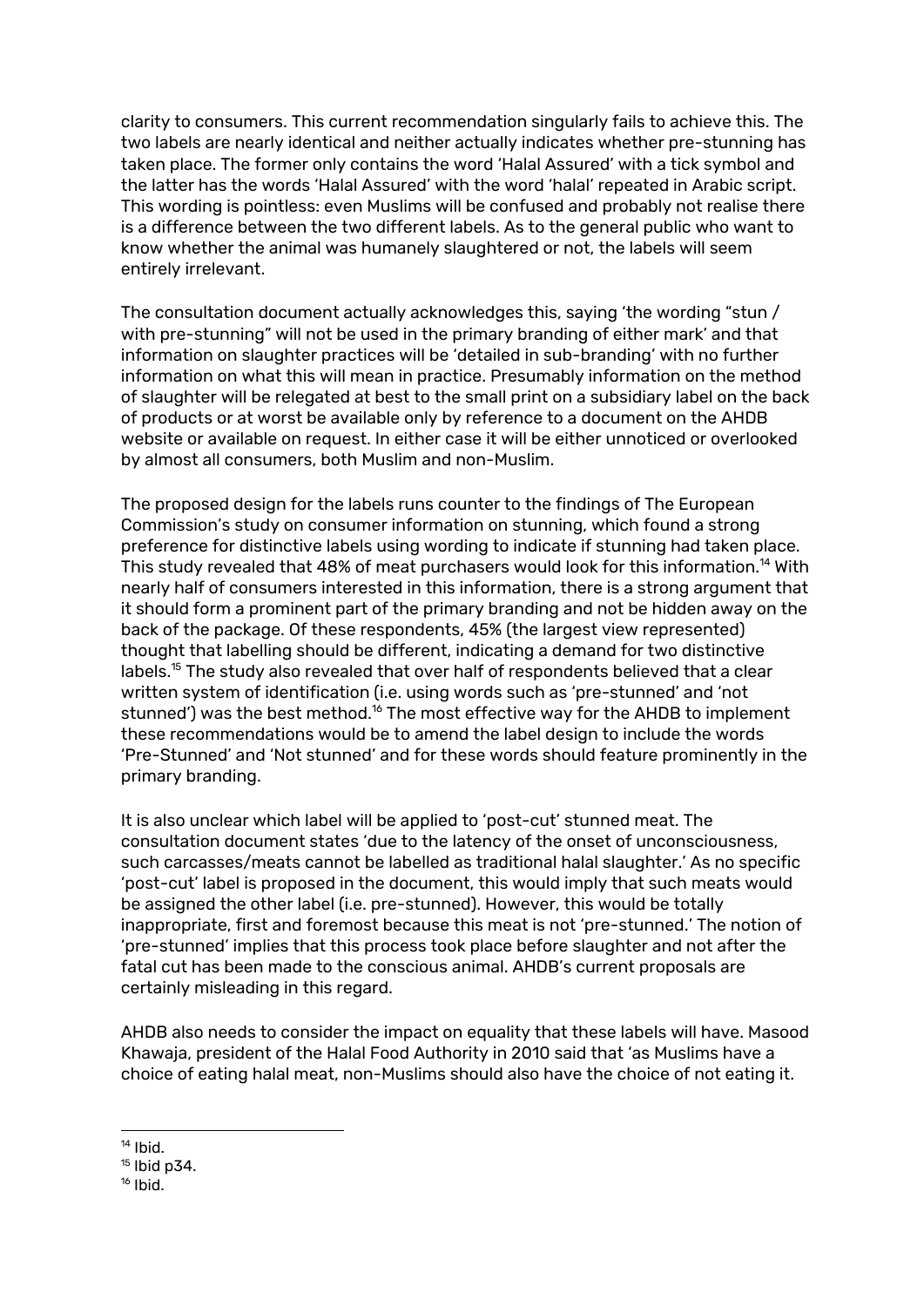Customers should know it is halal meat.' $\frac{1}{7}$  This argument should be at the core of AHDB's thinking when it comes to halal branding. AHDB has indicated that the launch of these labels will be accompanied by a campaign to educate consumers about the difference between these labels. However, this raises concerns about whether this campaign will be targeted broadly enough to reach affected groups outside of the Muslim community, where in practice a lot of halal meat is sold and consumed. Such a proposal is likely to disproportionately disadvantage humanists and other groups who hold the philosophical belief that to slaughter an animal without pre-stunning (including 'post-cut' stunning) is both cruel and inhumane. Moreover, the need and expense of an education campaign could easily be negated by adequately labelling these products in the first instance.

Aside from the details of the design, we note the lack of detail in the consultation paper about how the labelling would be applied in practice. It is comparatively simple for packaged products such as shrink-wrapped joints etc. What, however, does the AHDB propose for unpackaged meat? And what about meat sold in restaurants, cafés, and other such outlets?

We recommend that the method of slaughter is detailed on the stockist stickers, and guidance is provided on how to display this information. This will be particularly helpful to consumers in instances where meat is sold unpackaged and unlabelled, such as over the counter in butcher's shops or supermarkets. A simple symbol should also be devised and promoted for use on menus in restaurants to signify that meat comes from unstunned animals.

## **General**

#### **Are there any further criteria you would like included in the Halal Quality Standard Mark?**

We recommend that one criterion for the 'unstunned' quality mark be that such meat be sold only via specialised halal butchers and outlets. The exemption in the law allowing for religious slaughter was intended to cater only Muslims and Jews who wished to eat meat prepared in accordance with their religious beliefs. It was not intended as a means by which animal welfare regulations could be circumvented more widely, including for meat sold to general consumers. The regulations clearly specify that such slaughter be carried out only by members of these faiths and only for consumption by Muslims and Jews who adhere to these traditions. Our suggested criterion is necessary to uphold both the letter and spirit of the law. If the AHDB is to launch this scheme without this requirement it could leave itself vulnerable to accusations that it is endorsing and facilitating an illegal practice.

## **Do you have any further comments on the Halal Quality Standard Mark? (continue on additional sheet if required)**

No comment.

Name: Richy Thompson Position: Director of Public Affairs and Policy Company: Humanists UK

 $17$  Christopher Barclay 'Religious Slaughter' House of Commons Library, 11 June 2012. [http://researchbriefings.files.parliament.uk/documents/SN01314/SN01314.pdf.](http://researchbriefings.files.parliament.uk/documents/SN01314/SN01314.pdf)